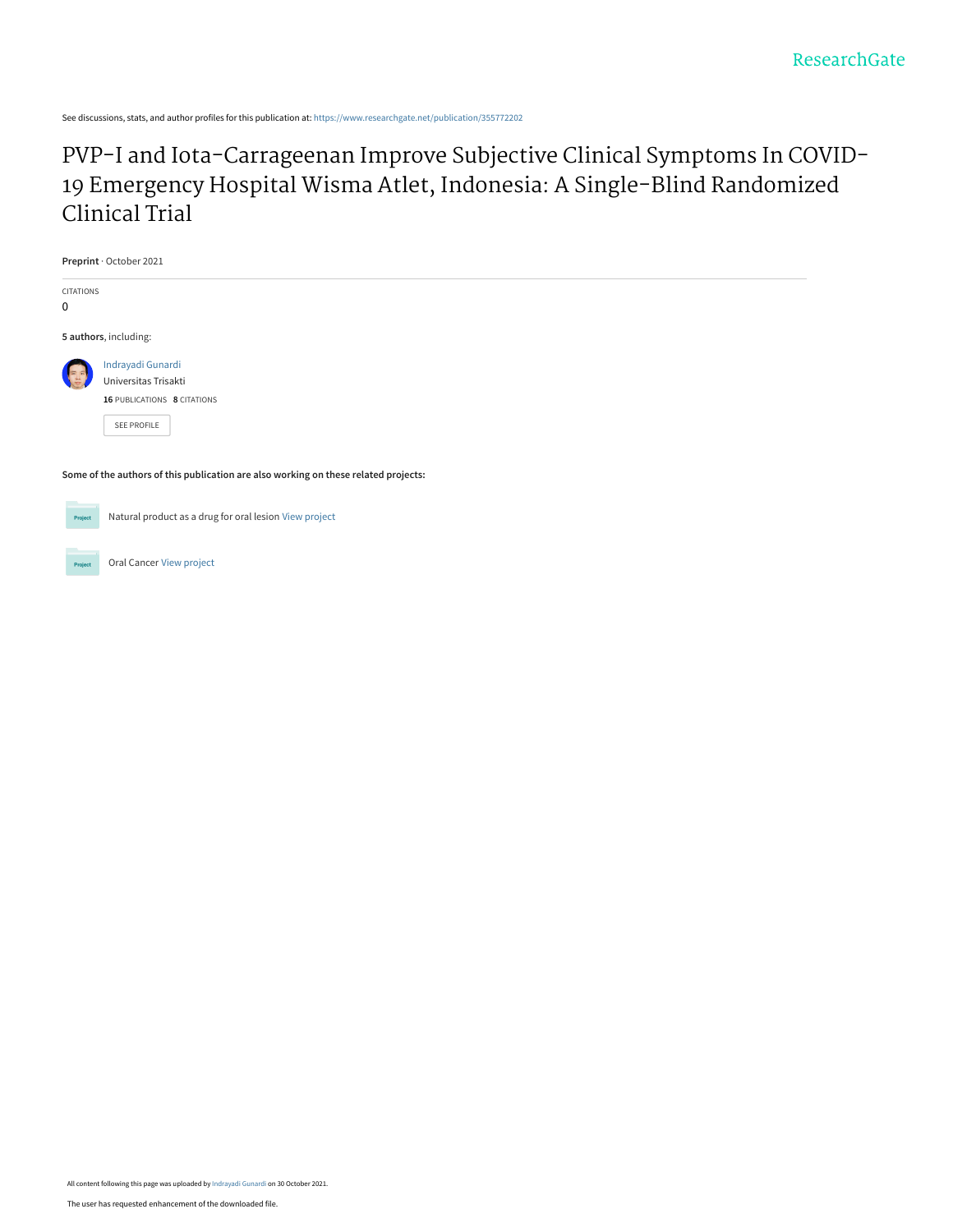

# **PVP-I and Iota-Carrageenan Improve Subjective Clinical Symptoms In COVID-19 Emergency Hospital Wisma Atlet, Indonesia: A Single-Blind Randomized Clinical Trial**

Rahmi Amtha<sup>1</sup>, Indrayadi Gunardi<sup>1</sup>, Ahmad Hidayat<sup>2</sup>, Iwan Dewanto<sup>3</sup>, Putro Setyobudyo Muhammad<sup>4</sup>

Oral Medicine Department, Faculty of Dentistry, Trisakti University, Jakarta, Indonesia<sup>1</sup> Research and Development Department, Indonesian Doctor Association, Indonesia<sup>2</sup> Department of Dental Public Health and Management, Faculty of Medical and Health Science, School of Dentistry, University Muhammadiyah Yogyakarta, Bantul, Indonesia<sup>3</sup> Medical doctor at COVID-19 Emergency Hospital Wisma Atlet, Indonesia<sup>4</sup>



**Keywords: ABSTRACT** COVID-19, iota-carrageenan, PVP-I, symptom.

COVID-19 caused various symptomatic manifestations in humans. Viral reservoirs are found at naso-oropharyngeal areas and challenge the dentist to reduce the virus using antiseptics, such as PVP-I and Iota-carrageenan (IC). Clinical trials of the above regimes on COVID-19 patients have never been carried out. Aim: To evaluate subjective clinical symptoms in COVID-19 patients after using PVP-I 1% mouthwash and IC nasal spray. Method. A single-blind randomized clinical trial was done in Wisma Atlet emergency hospital. Recruitment of subjects obtains from those who fulfilled the inclusion criteria under informed consent. Eighty-nine subjects who received standard drug of COVID-19 were then divided into Group-A that received PVP-I for 14 days, IC for seven days, and Group-B, who did not receive. Data collections were recorded at the beginning and end of observation for 17 subjective clinical symptoms. Chi- square was used to find the correlation among groups. Results. Male, 19-30 y.o were dominant in both groups. The mean duration of PVP-I and IC used was 5.6 and 5.51 days, respectively. The five frequent symptoms were anosmia, dry cough, fever, slimed cough, and headache. On the 8th day, there was a significant difference in symptoms between-group in dry cough (P=0.003), fever (P=0.024), and sore throat (P=0.001), and dysgeusia (P=0.042) on the 14th day. Conclusions. Using PVP-I mouthwash six times/day and iota-carrageenan nasal spray three times/day for 5 to 6 days may reduce several subjective clinical symptoms.



This work is licensed under a Creative Commons Attribution Non-Commercial 4.0 International License.

### **1. INTRODUCTION**

The COVID-19 pandemic caused by the β-type coronavirus (SARS-CoV-2) has a vast impact on the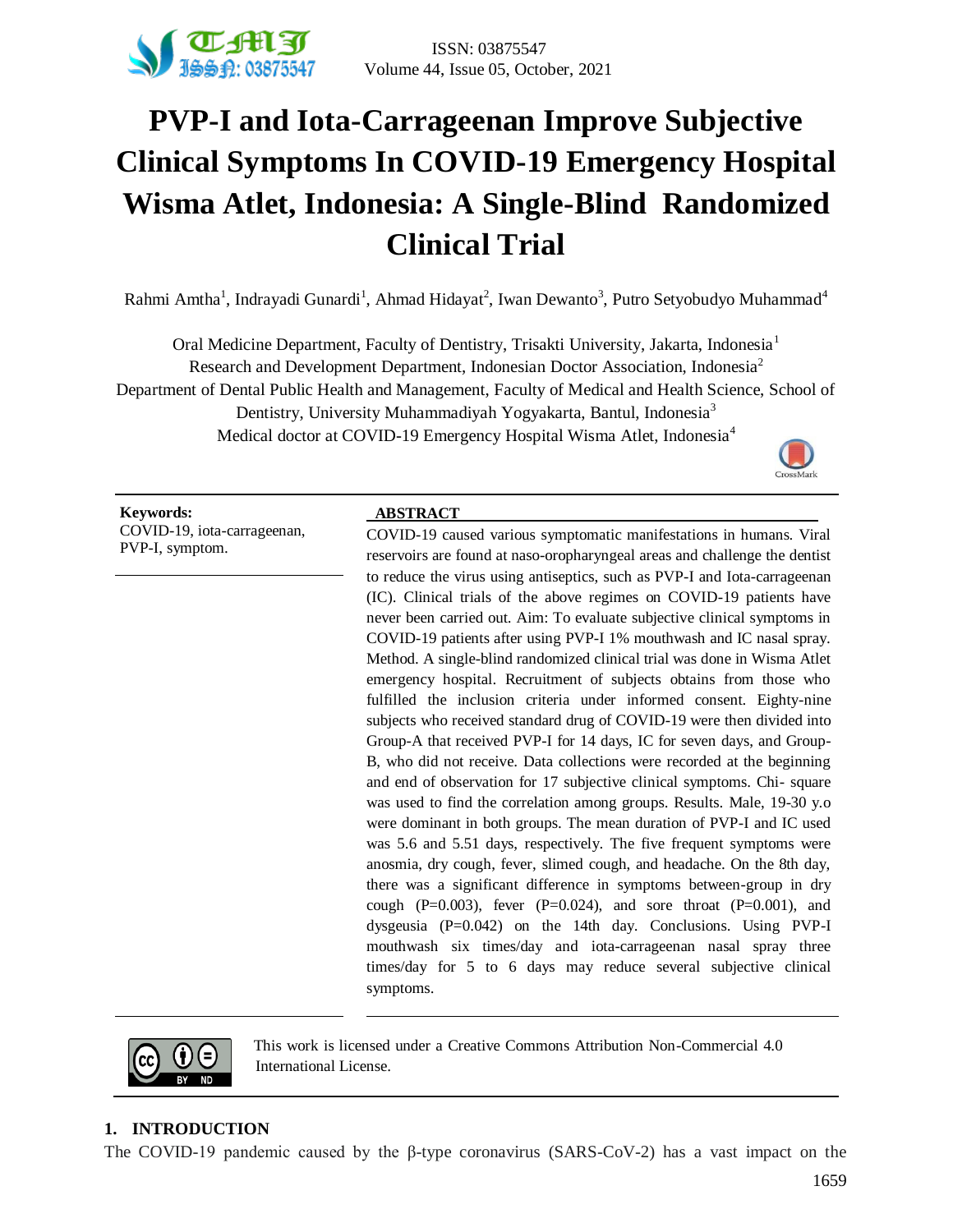national health system, not only in Indonesia but in the world. Reported that 41% of COVID- 19 patients occurred due to nosocomial transmission [1]. WHO states that this disease spreads through droplets, splatter, or aerosols from the mouth or nose [2]. The mean SARS-CoV-2 virus in saliva was found to be 3.3 x 106 copies / mL [3]. Therefore, the mouth and nasopharynx are considered as a source (reservoir) of transmission of COVID-19.

Povidone-iodine (PVP-I), which was first discovered in 1955, has antimicrobial properties in the presence of the free iodine (I2) ion. In the free ionic form, iodine will enter rapidly into the plasma membrane of microbes and disrupt the protein and nucleic acid structure to be oxidized so that microorganisms die. According to [4], PVP-I has broad-spectrum effectiveness against various oral pathogens such as *Porphyromonas gingivalis, Actinobacillus actinomycetemcomitans, Fusobacterium nucleatum, Tannerella forsythensis, Prevotella intermedia*, and *Streptococcus anginosus*. Its effectiveness can be achieved in less than 15 seconds of exposure. Against biofilm formation, PVP-I can also suppress the formation of oral mucosal biofilms to reduce plaque formation and dental caries in children [5]. Research at Duke University Singapore reported in vitro that exposure to 30 seconds of PVP-I 0.5-1% could kill the SARS-CoV-2 virus by four log10 with an effectiveness of 99.99% [6]. The study results at TIDREC Malaysia showed that PVP-I 0.5% or 1% was able to reduce >5 log10 virus titers within 30 seconds with effectiveness of 99,99% [7]. The effectiveness of PVP-I against viruses is more effective than chlorhexidine gluconate and benzalkonium chloride [8], [9]. PVP-I is effective against SARS-CoV, which causes SARS infection [10], MERS-CoV [11], Modified Vaccinia Virus Ankara (MVA), the new European test virus for enveloped viruses [12], and Avian Influenza [13]. The use of PVP-I, of 0.23% for 2 minutes, reduced the quantity of SARS-CoV-2 virus to undetectable levels. Meanwhile, for MERS-CoV, it was found that PVP- I with a concentration of 1% used for 30 seconds was able to reduce viral activity by more than 99.99% but not at a concentration of 0.1% [12]. PVP-I can suppress TNF-α, which acts as an inflammatory regulator in many chronic diseases [14]. PVP-I also effectively reduces the severity and accelerates the duration of upper respiratory tract infections such as common cold influenza, and tonsillopharyngitis [15], [16] Besides, the use of PVP-I in critically ill patients on a ventilator prevents the development of ventilator-associated pneumonia [17].

The toxicity of PVP-I is much less than that of iodine tincture. Therefore, WHO recommends using PVP-I with a concentration of 0.7-10% as a safe and surgical antiseptic [18]. Besides, the use of PVP-I can reduce the risk of bacteremia significantly (1.5 to 3 times) compared with sterile water [19]. Allergic response to PVP-I is scarce and was only found in 2 out of 500 subjects who used the substance [20] and no cases of resistance to PVP-I [15].

The use of PVP-I in children has also been studied in Japan. PVP-I gargling for upper respiratory tract infection prevention 4-5 times per day for 2-3 months did not find any side effects [21]. According to [22], public health interventions in preventing the spread of COVID-19 infection can be carried out by gargling and nasal spray using PVP-I as an additional regimen for personal protective equipment (PPE). In its guidelines in August 2020, WHO recommended PVP-I 0.2% or hydrogen peroxide 1% as a mouthwash before examining various procedures involving the mouth area to reduce oral microbial titers, including SARS-CoV-2 [23].

Several research protocols were carried out to inhibit SARS-CoV-2 in the oral cavity and including the nasopharynx. One of them is an intervention in the nasal area using Iota-carrageenan. This material is reported to have the ability to eradicate various types of viruses, including the OC43 and 229E coronavirus types [24]. Iota-carrageenan is a polymer derived from red algae that have been shown to reduce viral load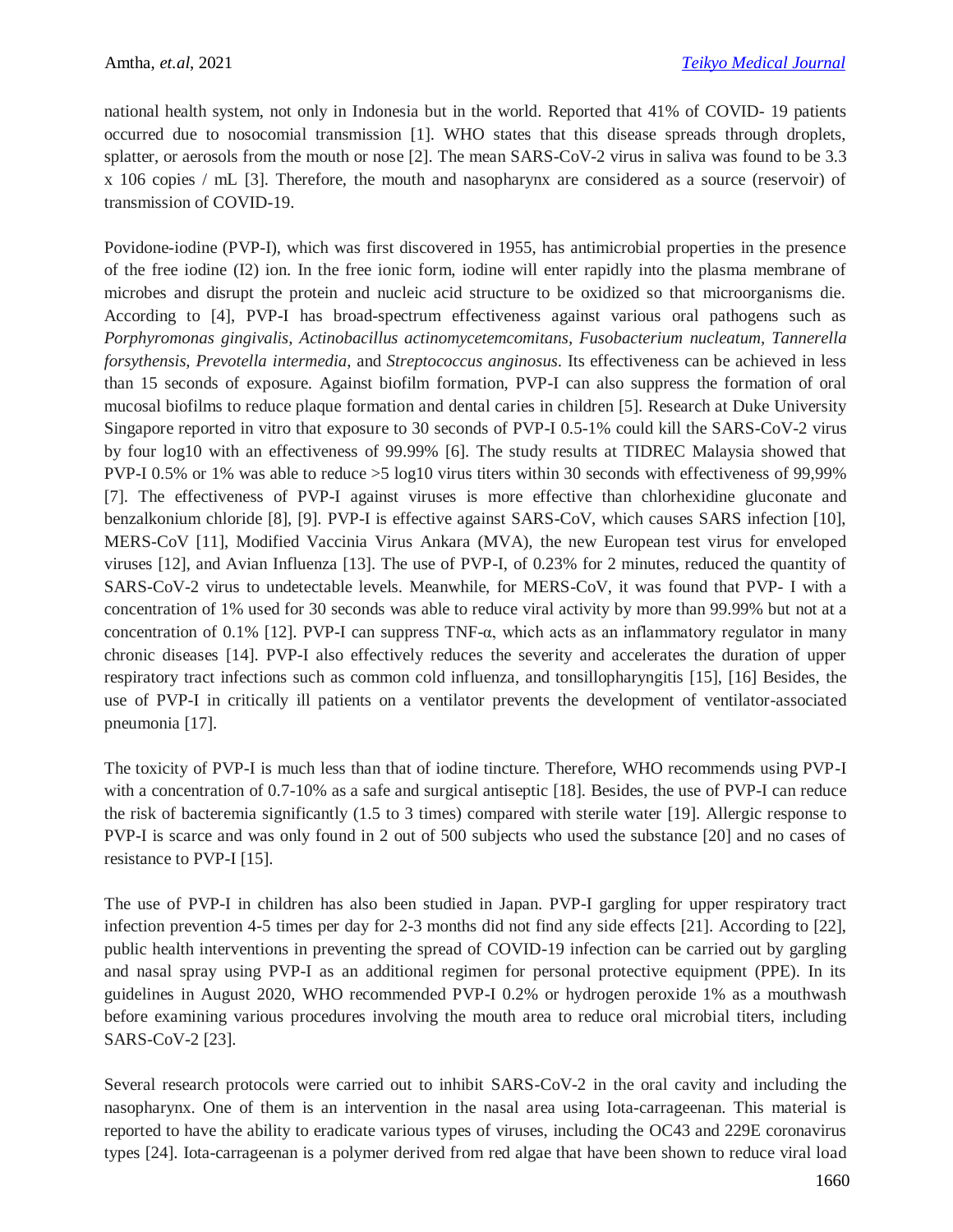

# ISSN: 03875547 **VE PHIST**<br> **Volume 44, Issue 05, October, 2021**<br> **Volume 44, Issue 05, October, 2021**

in nasal secretions and adult and pediatric patients [24], [25]. The mechanism of action of iota-carrageenan is not systemic. Iota-carrageenan does not penetrate the nasal mucosa, and its antiviral effect is based on its physical mechanism of action. It forms a mucoadhesive layer in the nasal cavity. This mucoadhesive layer will envelop the germs and prevent germs from sticking to the nasal mucosa [26] analyzed two randomized placebo-controlled clinical trials on using the iota-carrageenan nasal spray in children and adults with a common cold caused by viruses. It showed that using the iota-carrageenan nasal spray in the early days of common cold symptoms decreases the duration of illness to 2 days, increases viral clearance, and decreases the recurrence rate of common cold symptoms. Both studies also show that the tolerability of the iotacarrageenan nasal spray is good. There were no severe or non-serious adverse events that occurred in association with using the iota-carrageenan nasal spray. Iota-carrageenan was able to eradicate 99% of the viral load in the nasal secretions in pediatric and adult patients. These include eradicating human coronavirus types OC43 and 229E, influenza virus type A, human metapneumovirus, respiratory syncytial virus, and parainfluenza type 3 [16]. In the results of a study by [27] on human and animal influenza type A viruses, it was found that iota-carrageenan effectively inhibited viral replication with or without other antiviral drugs even after 72 hours after infection.

Various clinical trials have been carried out to find drugs that can help prevent the transmission of the virus that causes COVID-19. There are no clinical trial reports regarding the use of PVP-I mouthwash and Iotacarrageenan nasal spray to date, as a continuation of the various in vitro test results from various countries that have been carried out. The study was conducted to determine the benefits of using these two ingredients to reduce symptoms caused by SARS-CoV-2 infection in patients at COVID-19 Emergency Hospital (RSDC) Wisma Atlet Jakarta. Wisma Atlet is one of the COVID-19 Emergency Hospitals designated by the government as independent isolation for patients with mild and moderate symptoms. It is hoped that the study will contribute to the benefits of PVP-I and iota-carrageenan in reducing mild to moderate subjective clinical symptoms due to SARS-CoV-2 infection to help control the transmission of COVID-19, which sources mainly come from the mouth and nose area.

#### **2. METHOD**

A single-blind randomized clinical trial was carried out in RSDC Wisma Atlet on September-October 2020. Subjects were recruited after receiving an explanation from the researcher and filling in the informed consent. Ninety-five subjects were recruited based on inclusion and exclusions criteria. A total of 89 subjects were included in the study. Inclusion criteria were patients with positive PCR results for COVID-19, were still conscious and able to carry out their activities, were willing to use mouthwash and nasal sprays that had been provided, aged over 18 years, the longest being treated at RSDC was not more than three weeks, willing to fill out the monitoring application provided. Exclusion criteria were no allergy history-related PVP-I or equivalent substance (alkylphenol ether sulfate (ammonium salt), and disodium hydrogen phosphate dodecahydrate), no history of thyroid disease or disturbance, not in pregnancy period, and unable to gargle. All subjects received standard treatment for COVID-19 patients. The subject was divided into two groups, A and B. Group A consisted of 45 subjects who received standard treatment, 1% PVP-I mouthwash six times a day for 14 days, and iota-carrageenan nasal spray three times a day for seven days. Group B consist of 44 subjects who received only standard treatment for COVID-19. One percent PVP-I mouthwash (Betadine®, PT. Mundhipharma Laboratories, Indonesia) and 1.2mg/mL iotacarrageenan (Betadine Cold Defense Nasal Spray®, PT. Mundhipharma Laboratories, Indonesia) were used in this study. Symptoms COVID-19 were defined as subjective symptoms according to the subject that was recorded daily using an online application provided.

The single-blind method was used in this study and numbers of subjective symptoms based on the case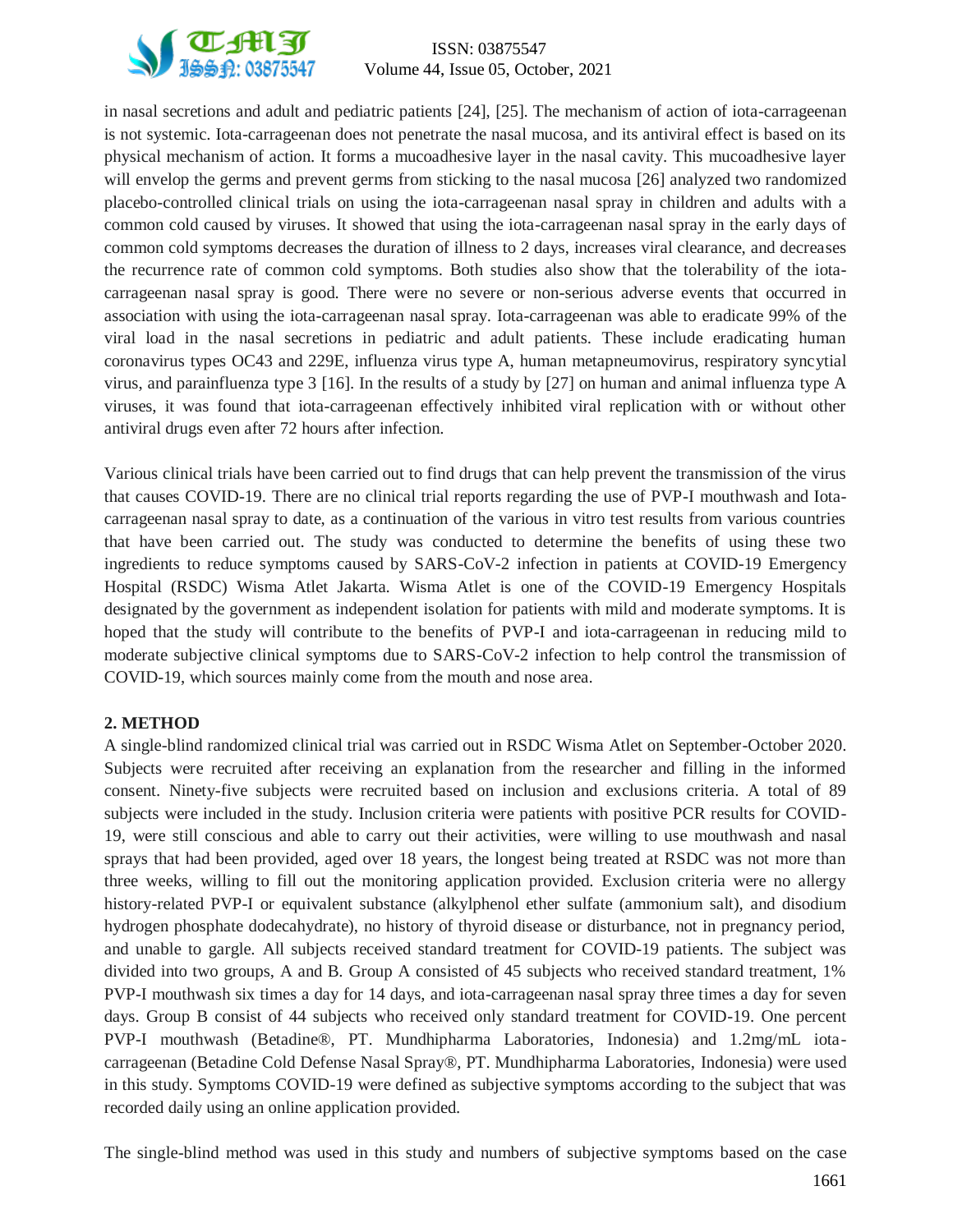report monitoring by WHO [28] such as sore throat, slimed cough, dry cough, fever, runny nose, difficulty breathing, anosmia, dysgeusia, dry mouth, muscle pain, joint pain, malaise, headache, abdominal pain, diarrhea, nausea/vomiting, and skin rash. All symptoms recorded were then classified into three categories improve, the same condition, and worsen. Any adverse events were recorded and managed by the medical team in RSDC Wisma Atlet. Ethical clearance was received from Ethical Commission RSDC Wisma Atlet No. Sprin/3274/VIII/2020/RSDCWA. All subjects were under medical surveillance of clinical trial by RSDC Wisma Atlet medical team. Data were analyzed descriptively based on the proportion of subjects.

#### **3. RESULT**

This study was done from September until October 2020, when the population of COVID-19 patients in Jakarta reaching the highest number in Indonesia, compared to other provinces. RSDC Wisma Atlet Jakarta only treated a patient with minimal to moderate symptoms, while severe symptoms patients were treated in another hospital. Most of the subjects treated at RSDC Wisma Atlet had mild symptoms or were said to have conditions without symptoms or people without symptoms. One of the criteria for moderate symptoms is shortness of breath and accompanied by radiological evidence of moderate to severe pneumonia. In such conditions, RSDC has regulations to transfer the patient to a designated COVID-19 hospital immediately. The shortness of breath symptoms reported in this study are subjective, so the radiological data is no longer taken as the screening has been done before patient admission. Table 1 shows the characteristic of the subject population among groups. All subjects have completed the study without adverse events reported, and all subjects took both drugs; none used only one drug.

| <b>Variables</b>            | Group                       |                  |  |  |  |  |  |
|-----------------------------|-----------------------------|------------------|--|--|--|--|--|
|                             | A                           | В                |  |  |  |  |  |
|                             | $n\left(\frac{0}{0}\right)$ | $\mathbf{n}(\%)$ |  |  |  |  |  |
| Sex                         |                             |                  |  |  |  |  |  |
| Male                        |                             |                  |  |  |  |  |  |
| 19-30 years old             | 22 (11%)                    | 18 (9%)          |  |  |  |  |  |
| 31-40 years old             | 6(3%)                       | 13 (6.5%)        |  |  |  |  |  |
| >40 years old               | 3(1.5%)                     | 5(2.5%)          |  |  |  |  |  |
| Female                      |                             |                  |  |  |  |  |  |
| 19-30 years old             | 6(3%)                       | 2(1%)            |  |  |  |  |  |
| 31-40 years old             | 5(2.5%)                     | 4(2%)            |  |  |  |  |  |
| >40 years old               | 3(1.5%)                     | 2(1%)            |  |  |  |  |  |
| Domicile                    |                             |                  |  |  |  |  |  |
| <b>DKI</b> Jakarta          | 31 (15.5%)                  | 33 (16.5%)       |  |  |  |  |  |
| Bodetabek                   | 10(5%)                      | 8(4%)            |  |  |  |  |  |
| Others                      | 4(2%)                       | 3(1.5%)          |  |  |  |  |  |
| Job                         |                             |                  |  |  |  |  |  |
| Student                     | 3(1.5%)                     | 3(1.5%)          |  |  |  |  |  |
| Police/Army                 | 0                           | $2(1\%)$         |  |  |  |  |  |
| Government employee         | $1(0.5\%)$                  | 3(1.5%)          |  |  |  |  |  |
| General employee            | 33 (16.5%)                  | 32 (16%)         |  |  |  |  |  |
| Entrepreneur                | 5(2.5%)                     | 2(1%)            |  |  |  |  |  |
| Unemployment                | 3(1.5%)                     | 2(1%)            |  |  |  |  |  |
| <b>Exposure to COVID-19</b> |                             |                  |  |  |  |  |  |
| Contact with other          | 17 (8.5%)                   | 22 (11%)         |  |  |  |  |  |
| Travel abroad               | 0                           | 2(1%)            |  |  |  |  |  |
| Do not know                 | 25 (12.5%)                  | 18 (9%)          |  |  |  |  |  |
| No answer                   | $3(1.5\%)$                  | 2(1%)            |  |  |  |  |  |

# **Table 1.** Characteristic of COVID-19 patients in RSDC Wisma Atlet.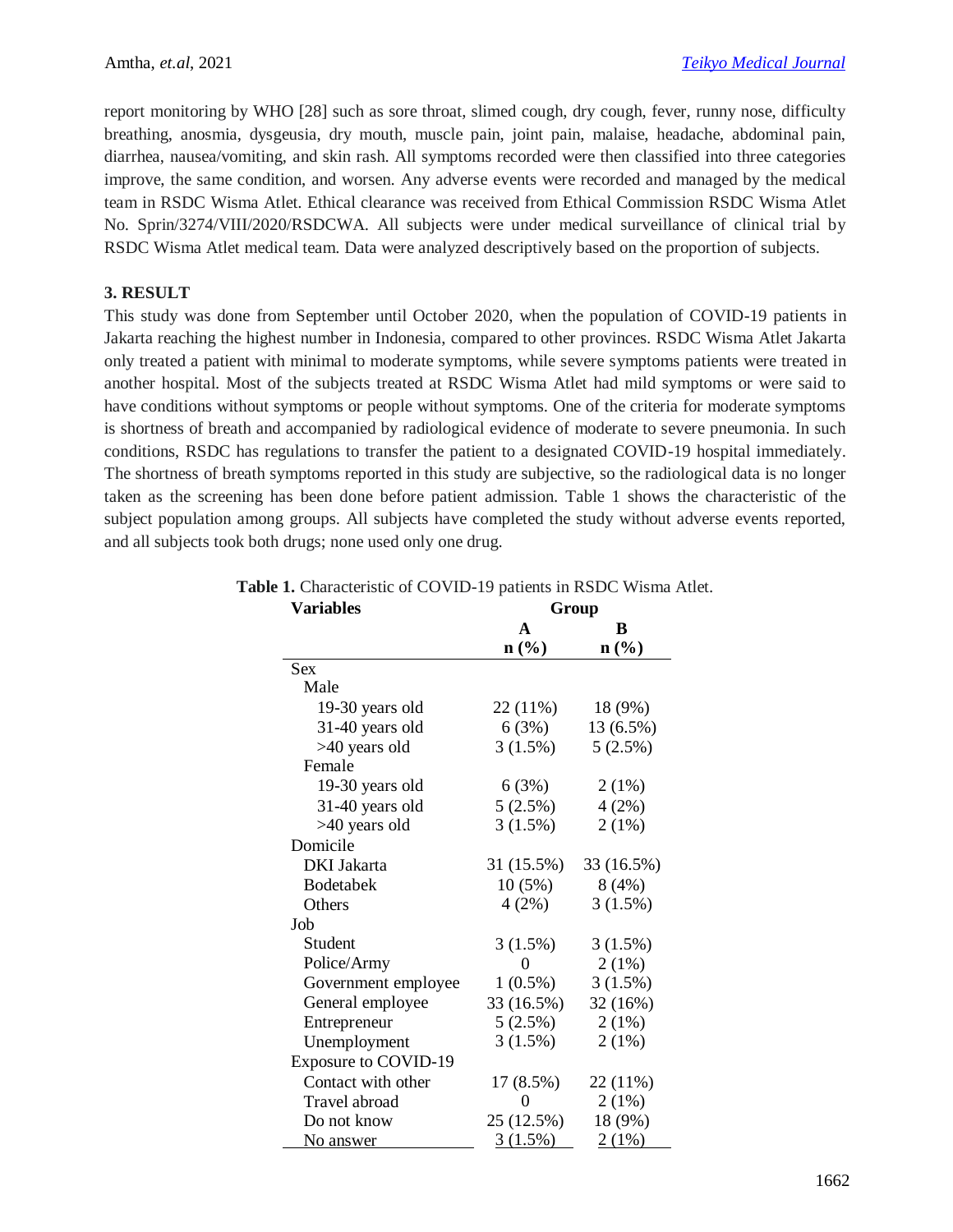

| <b>Duration</b> (days)                | Group    |       |  |  |  |
|---------------------------------------|----------|-------|--|--|--|
|                                       | A        | B     |  |  |  |
| Standard COVID-19 treatment           |          |       |  |  |  |
| Mean                                  | 12       | 11.30 |  |  |  |
| Mouthwash treatment for 6 times/day   |          |       |  |  |  |
| Mean                                  | 5.6      |       |  |  |  |
| Range (min-max)                       | $1 - 14$ |       |  |  |  |
| Nasal spray treatment for 3 times/day |          |       |  |  |  |
| Mean                                  | 5.51     |       |  |  |  |
| Range (min-max)                       | $2 - 7$  |       |  |  |  |

**Table 2.** Duration of COVID-19 treatment in RSDC Wisma Atlet between groups.

Both groups showed a similar mean duration of receiving a standard COVID-19 regime in RSDC Wisma Atlet (Table 2). The mean mouthwash and nasal spray use duration among groups A and B was 5.6 days and 5.51 days, respectively. During follow-up, it was noted that none of the patients reported discontinuation of mouthwash and nasal sprays in the middle of the study. Of the 14 days prescribed to use mouthwash and seven days for nasal spray, the subjects only used mouthwash for 5.6 days and nasal spray for 5.51 days.

Table 3 shows the distribution of subjects who experienced changes in subjective symptoms, namely changes in symptom improvement, remained the same, or worsened. The five initial subjective symptoms most frequently reported at RSDC Wisma Atlet in groups A and B were anosmia, dry cough, fever, and slimed cough, and headache. A total of 50 - 100% of subjects who received mouthwash and nasal spray reported improvement in subjective symptoms of all symptoms. It also occurred in 75-100% of group B subjects. In group A, 5% reported no change in anosmia before and after using both drugs. Likewise for dry cough symptoms by 9%, dysgeusia and headaches by 10%, joint pain by 14%, fever by 25%, and abdominal pain by 50%.

In contrast, those who experienced worsening were only found in group A at 10% for symptoms of slimed cough. In group B, 10% of subjects reported no change (the same) in sore throat symptoms at the beginning and the end of the observation, while 18% reported worsening diarrhea symptoms. There was a significant difference between groups A and B in the subjective symptoms of dry cough  $(P=0.003)$ , fever  $(P=0.024)$ , sore throat (P=0.001) on the 8th day of drug use; and dysgeusia (P=0.042) on the 14th day. On day 8th, It was shown that there were significant differences in some subjective symptoms. It might be because the subject received two regimes (PVP-I and IC) that act in the naso-oropharynx, which is the reservoir of the virus. Whereas on the 14th day, the nasal spray has been stopped, and the use of mouthwash can only reduce the symptoms of dysgeusia which are prominent in the oral cavity of COVID-19 patients. On the other hand, it is also possible due to the characteristic of the SARS-CoV-2 virus that will naturally subside within two weeks.

| Subjective      | <b>Beginning</b><br><b>Observation</b> |       |         | <b>End Observation</b><br>$(\%)$ |                          |                          |                 |                          | Day-8 |           | $Day-14$       |       |
|-----------------|----------------------------------------|-------|---------|----------------------------------|--------------------------|--------------------------|-----------------|--------------------------|-------|-----------|----------------|-------|
| <b>Clinical</b> | $(\%)$                                 |       | Improve |                                  |                          | No different             |                 | Worsen                   |       | P         | $\mathbf{X}^2$ | P     |
| symptoms        | А                                      | B     | A       | B                                | A                        | B                        | A               | B                        |       |           |                |       |
| Anosmia         | 42.22                                  | 25    | 40      | 25                               | 2.22                     | $\overline{\phantom{0}}$ |                 | $\overline{\phantom{a}}$ | NA    |           | 3.516          | 0.06  |
| Dry cough       | 24.44                                  | 29.55 | 22.22   | 29.55                            | 2.22                     | $\overline{\phantom{0}}$ | $\qquad \qquad$ | $\overline{\phantom{a}}$ | 8.391 | $0.003**$ | 0.335          | 0.562 |
| Fever           | 22.22                                  | 29.55 | 22.22   | 29.55                            | $\overline{\phantom{a}}$ |                          | $\qquad \qquad$ | $\overline{\phantom{a}}$ | 5.064 | $0.024*$  | 1.433          | 0.231 |
| Slimed cough    | 22.22                                  | 18.18 | 20      | 18.18                            | $\overline{\phantom{a}}$ | $\overline{\phantom{0}}$ | 2.22            | $\overline{\phantom{a}}$ | 3.6   | 0.057     | 0.72           | 0.396 |
|                 |                                        |       |         |                                  |                          |                          |                 |                          |       |           |                | 1663  |

**Table 3.** Percentage of subjective clinical symptoms severity distribution among groups.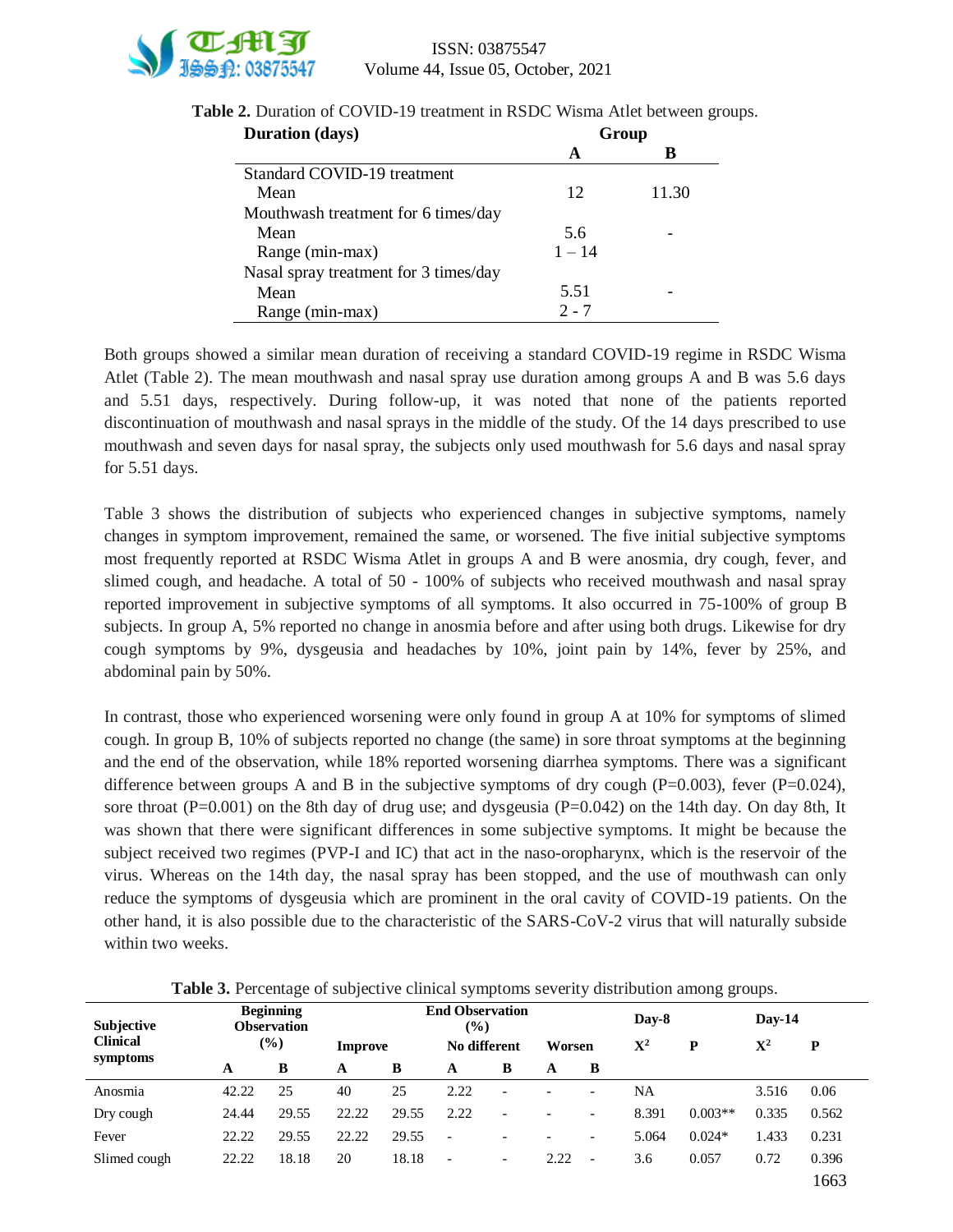| Sore throat          | 20    | 18.18          | 20    | 15.91    | $\overline{\phantom{a}}$ | 2.27                     |                          |                          | 9.919     | $0.001**$ | 0.562          | 0.453    |
|----------------------|-------|----------------|-------|----------|--------------------------|--------------------------|--------------------------|--------------------------|-----------|-----------|----------------|----------|
| Headache             | 22.22 | 11.36          | 20    | 11.36    | 2.22                     | $\overline{\phantom{0}}$ |                          |                          | 2.142     | 0.143     | 2.4            | 0.121    |
| Runny nose           | 17.78 | 18.18          | 13.33 | 18.18    | 4.44                     | $\overline{\phantom{a}}$ |                          | $\overline{\phantom{a}}$ | 1.333     | 0.248     | $\overline{0}$ |          |
| Dysgeusia            | 20    | 25             | 17.78 | 25       | 2.22                     | $\overline{\phantom{a}}$ |                          | $\overline{\phantom{a}}$ | <b>NA</b> |           | 4.104          | $0.042*$ |
| Difficulty breathing | 20    | 6.82           | 20    | 6.82     | $\overline{a}$           |                          |                          | $\overline{\phantom{0}}$ | 0.8       | 0.371     | <b>NA</b>      |          |
| Nausea/vomit         | 20    | 4.55           | 20    | 4.55     | $\overline{a}$           |                          |                          |                          | <b>NA</b> |           | <b>NA</b>      |          |
| Malaise              | 17.78 | 11.36          | 17.78 | 11.36    | $\overline{a}$           |                          |                          | $\overline{\phantom{0}}$ | <b>NA</b> |           | <b>NA</b>      |          |
| Joint pain           | 15.56 | 4.55           | 13.33 | 4.55     | 2.22                     | $\overline{\phantom{a}}$ |                          | $\overline{\phantom{a}}$ | <b>NA</b> |           | 1.147          | 0.284    |
| Dry mouth            | 13.33 | 6.82           | 13.33 | 6.82     | $\overline{a}$           |                          |                          |                          | <b>NA</b> |           | NA             |          |
| Muscle pain          | 13.33 | 9.09           | 13.33 | 9.09     | $\overline{a}$           |                          |                          | $\overline{\phantom{0}}$ | <b>NA</b> |           | <b>NA</b>      |          |
| Diarrhea             | 6.67  | 11.36          | 6.67  | 9.09     | $\overline{\phantom{0}}$ | $\overline{\phantom{0}}$ | $\overline{\phantom{a}}$ | 2.27                     | <b>NA</b> |           | <b>NA</b>      |          |
| Abdominal pain       | 4.44  | $\overline{0}$ | 2.22  | $\Omega$ | 2.22                     | $\overline{\phantom{a}}$ | $\overline{\phantom{a}}$ | $\overline{\phantom{a}}$ | <b>NA</b> |           | <b>NA</b>      |          |
| Skin rash            | 2.22  | 2.27           | 2.22  | 2.27     |                          |                          |                          |                          | <b>NA</b> |           | <b>NA</b>      |          |

\* P<0.05; \*\* P<0.01

#### **4. DISCUSSION**

The clinical trial study of PVP-I and Iota carrageenan in COVID-19 patients at RSDC Wisma Atlet Kemayoran refers to in vitro data from various studies [6], [7], [9], and the first study done in Indonesia. During the research, the profile characteristics of COVID-19 patients at RSDC represent a portion of COVID-19 patients profile in Jakarta (available on http://corona.jakarta.go.id), which is composed of a combination of data from all health care facilities.

Based on the results of this study, the number of men infected with SARS-CoV-2 was more than women. According to [29], gender can indeed affect the possibility of exposure to infectious diseases to fellow individuals, which is influenced by several factors such as the work environment, attitudes or behavior, type of work (which is at risk), the ability and habits of individuals to seek treatment, responsibility in-home or work [30]. In a meta-analysis report by [31], it was found that based on the proportion of patients confirmed COVID-19, there was no sex difference, but the number of males was higher than females in terms of the number of patients requiring intensive care. The study results at RSDC Wisma Atlet Kemayoran are similar to a meta-analysis of 57 studies in the world, and it was found that the prevalence pool of COVID-19 in men vs. women was 55 vs. 45 ( $P \le 0.001$ ) [32].

Based on the age group among males and females, the most infected is the 19-30 year-old group, while in the Jakarta population data pool, the most age group is 30-39 years old. It is probably due to the RSDC Wisma Atlet Kemayoran only a small part of the location where COVID-19 patients are distributed in Jakarta.

Most of the COVID-19 patients (68%) at RSDC are domiciled in Jakarta, followed by Tangerang (8%), which is closest to RSDC Wisma Atlet Kemayoran. Meanwhile, other cities (Bekasi, Bogor, Depok) may have independent isolation locations closer to the patient's domicile. Most (69.5%) COVID-19 patients treated at RSDC are private employees.

Most of the research subjects came with unknown history of COVID-19 exposure; meanwhile, 40% of subjects had a history of contact with COVID-19 patients. Most of these subjects are private employees and entrepreneurs who are likely to have more activities outside the home and use public transportation. Based on the research results by [33], it is concluded that the transmission of COVID-19 due to work at the beginning of the pandemic is more often found in jobs related to community services, including public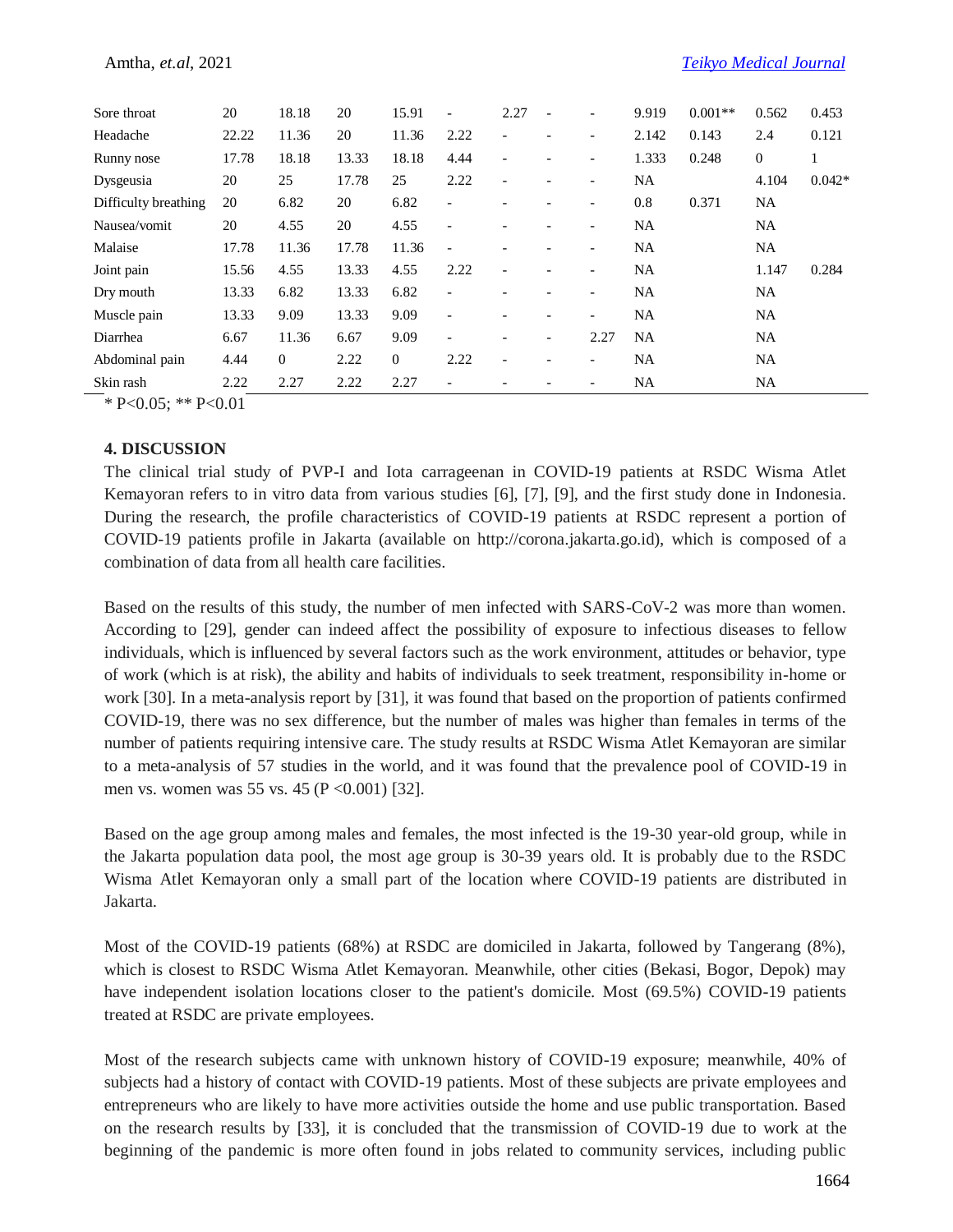

services, drivers, construction workers, and religious leaders. The average time to stay at the RSDC was 12 days in contrast to the study results by [34], which reported the median length of treatment for COVID-19 patients from 55 hospitals designated as COVID-19 care centers in Jakarta was 24 days. The fundamental background of differences in duration above due to those who came and treated at RSDC Wisma Atlet was mainly mild to moderate symptoms.

Based on the research design, the drug administration intervention was planned for 14 days. However, most subjects did not reach that duration because most were being treated for around 12 days. The average of mouthwash and nasal spray was used only 5-6 days. It might be due to several factors, such as no other subjective symptoms related to COVID-19, and the patient's viral load has reached CT> 35, with no potential of transmission.

The significant difference of clinical symptoms between groups A and B showed on days 8th and 14th. The reason was that the subject in group A received two types of drugs (mouthwash and nasal spray) for the first whole week that worked at the naso and oropharynx area, known as the reservoir of the virus. Meanwhile, on day 14th, when the patient has stopped the nasal spray since day 8th, mouthwash reduced the symptoms of dysgeusia. Apart from that, it could also be because the characteristics of the COVID-19 infection will subside within two weeks in immunocompetent people. [34] reported that the symptoms of COVID-19 hospitalized patients were fever, malaise, shortness of breath, which were categorized as asymptomatic or mild symptoms.

The subjective symptoms were analyzed individually. Group A experienced more subjective symptom improvement than group B. It might be due to the intervention of the drug's active ingredients (I2 and iotacarrageenan) on the cell membranes of the SARS-CoV-2 virus. According to [35], the oral mucosa has ACE2 receptors, especially the tongue mucosa, compared to another oral mucosa. SARS-CoV-2, which has a high affinity for the ACE2 receptor, will increase its viral titer in the oropharyngeal and nasopharyngeal areas if not prevented [36]. Povidone-iodine has high effectiveness against the SARS-CoV- 2 virus within 30 seconds in vitro [6], [7], affects the number of subjective symptoms reported in the two groups of observations. Iota-carrageenan contained in nasal sprays is known to become a mucosal barrier so that the SARS-CoV-2 virus cannot bind to its receptors. The results of this study are also in line with clinical trials conducted in Singapore to evaluate the relationship between some commercial mouthwash and CT levels of the SARS-CoV-2 virus. This study found that mouthwash containing PVP-I and CPC (cetylpyridium chloride) significantly reduced viral CT within 5 minutes, while chlorhexidine gluconate was ineffective [9]. The mechanism of using mouthwash and nasal sprays to improve subjective systemic symptoms such as joint pain, shortness of breath, other symptoms are not fully known and still requires further research concerning viral CT and systemic indicators.

There are several limitations of this study. The average duration of mouthwash and nasal sprays used in this study cannot be established as the duration of general use, as the treatment of subjects in RSDC merely follow the length of treatment at the RSDC Wisma Atlet Kemayoran. Some subjects might be admitted more than 14 days as the recruitment day was not on the first day of admission. The study did not analyze a model for reducing the risk of spreading COVID-19 infection through salivary droplets or aerosols due to the absence of supporting data of susceptible subjects, laboratory analysis data required for the pathogenesis. There is a tendency to decrease clinical symptoms among groups, while the study only used a pragmatic approach to avoid researchers' daily active drug intervention. Proper education and instructions before drug administration are essential, and the application of a drug schedule reminder in this study was beneficial to determine the level of patient adherence [37].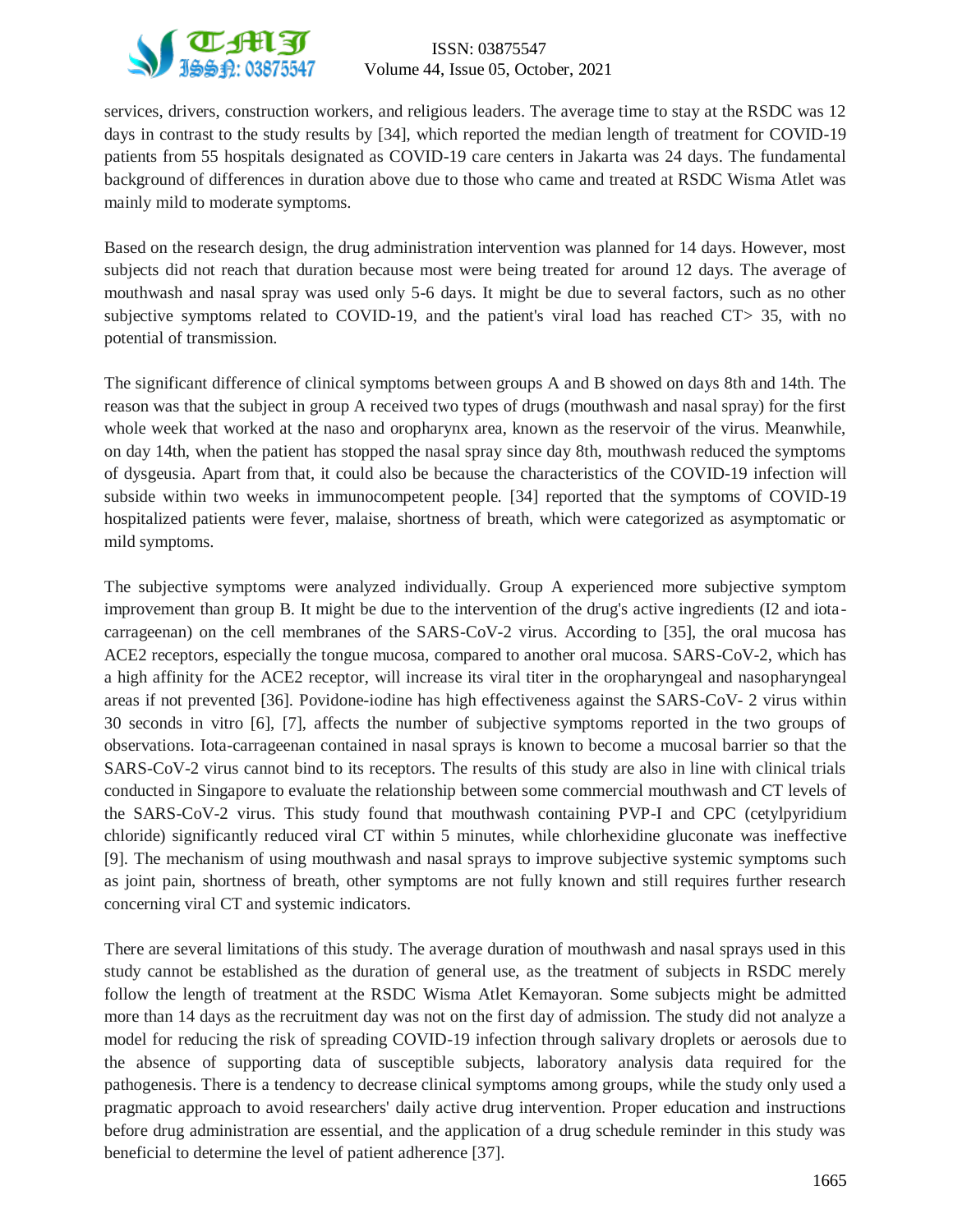#### **5. CONCLUSION**

Using both 1% PVP-I and Iotaa carrageenan nasal spray can reduce mild subjective symptoms complained of by COVID-19 patients at RSDC Wisma Atlet Jakarta. Using PVP-I mouthwash six times per day and iota-carrageenan nasal spray three times per day for average 5-6 days may reduce subjective clinical symptoms.

#### **6. ACKNOWLEDGEMENT**

Thanks to the Indonesian Dental Association, Research and Development Indonesian Doctor Association, Chairman of RSD COVID-19 Wisma Atlet Kemayoran, Dr. Farichah Hanum M.Kes, and volunteer health workers, PT Mundhipharma Laboratories, PT Alumagubi Raya Indonesia.

#### **7. ETHICS APPROVAL**

This study was reviewed and approved by the Ethics Committee of the Emergency COVID-19 Hospital Wisma Atlet Kemayoran Jakarta, Indonesia.

#### **8. AUTHOR CONTRIBUTION**

Amtha, Gunardi, and Hidayat did the concept and designed the paper's structure, counted the result, and reviewed the paper. Amtha, Gunardi wrote the paper. Dewanto, Gunardi and Muhammad collected and analysis the data. All authors have read and approved the final manuscript.

### **9. CONFLICT OF INTEREST**

No conflict of interest in the study.

#### **10. FUNDING**

This study was supported by the Indonesian Dental Association and PT Mundhipharma Laboratories Indonesia. The funding sources had no role in the design of the study, analysis, and data interpretation as well as in the manuscript writing.

#### **11. REFERENCE**

[1] Wang D, Hu B, Hu C, Zhu F, Liu X, Zhang J, et al. Clinical Characteristics of 138 Hospitalized Patients With 2019 Novel Coronavirus–Infected Pneumonia in Wuhan, China. JAMA. 2020 Mar 17;323(11):1061.

[2] WHO. Modes of transmission of virus causing COVID-19: implications for IPC precaution recommendations [Internet]. [cited 2021 Jun 15]. Available from: https://www.who.int/newsroom/commentaries/detail/modes-of-transmission-of-virus-causing-covid-19-implications-for-ipcprecaution-recommendations

[3] Wang To KK, Tsang OT-Y, Yip CC-Y, Chan K-H, Wu T-C, Chan JM-C, et al. Consistent Detection of 2019 Novel Coronavirus in Saliva. Clin Infect Dis. 2020 Jul 28;71(15):841–3.

[4] Amtha R, Kanagalingam J. Povidone‐iodine in dental and oral health: a narrative review. J Int Oral Health 2020;12:407‐12.

[5] Reilly C, Goettl M, Steinmetz M, Nikrad J, Jones RS. Short- term effects of povidone iodine and sodium fluoride therapy on plaque levels and microbiome diversity. Oral Diseases. 22 (2015) 155 - 161.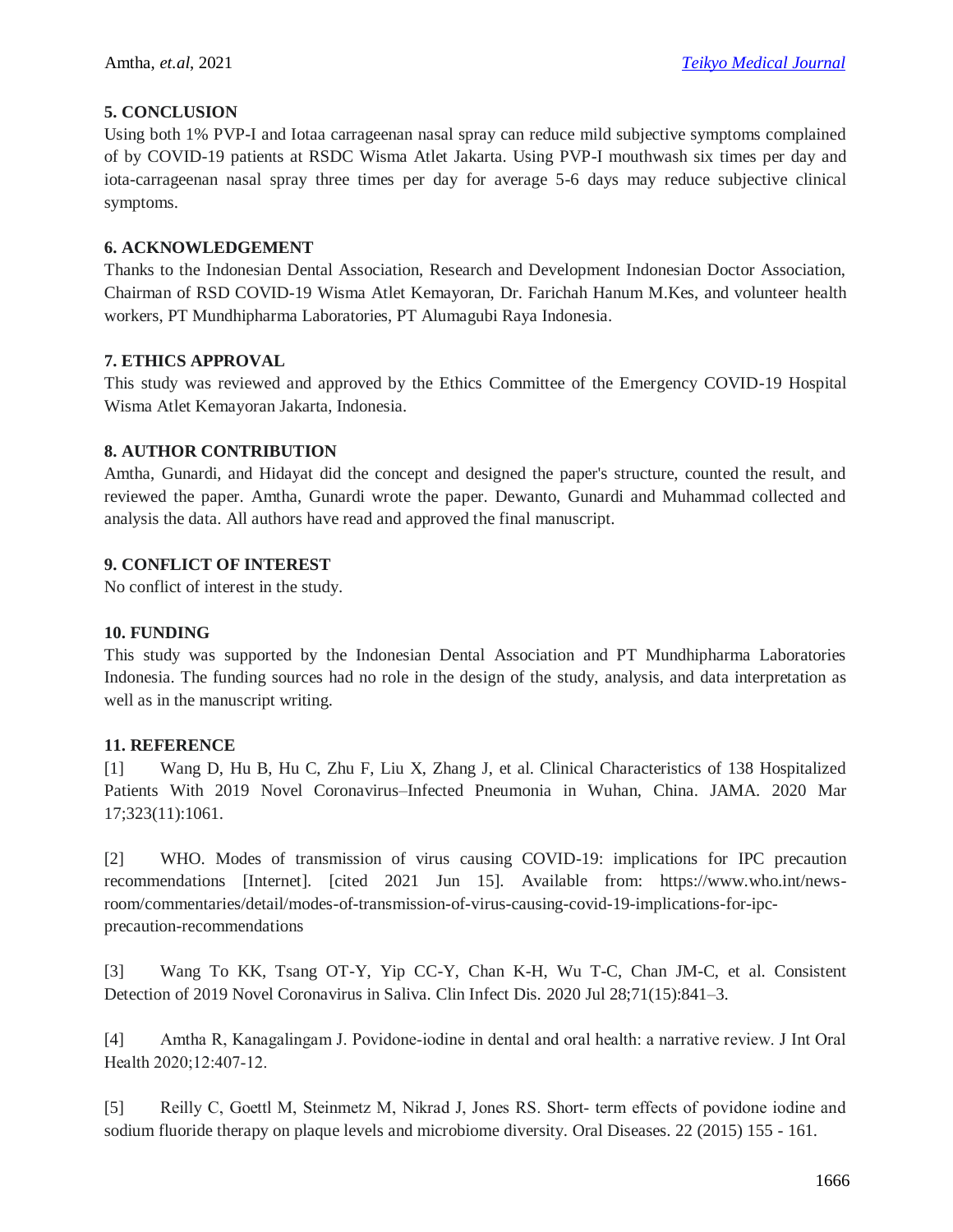

[6] Anderson DE. Sivalingam V, Kang AEZ, Ananthanarayanan A, Arumugam H, Jenkins TM, Hadijat Y Eggers M. Povidone-iodine demonstrates rapid in vitro virucidal activity againts SARS-CoV-2, the virus causing COVID-19 disease. Infect Dis Ther 2020; Sep; 9(3): 669–675. doi: 10.1007/s40121-020-00316-3

[7] Hassandarvish P, Tiong V, Sazaly AB, Mohamed NA, Arunugam H, Ananthanarayanan A, Qasuri M, Hadijat M. Povidone iodine gargle and mouthwash. BDJ 2020; June 228(12):900

[8] Peng X, Xu X, Li Y, Cheng L, Zhou X, Ren B. Transmission routes of 2019-nCoV and controls in dental practice. Int J Oral Sci. 2020; 12: 9. Published online 2020 Mar 3. doi: 10.1038/s41368-020-0075- 9.

[9] Seneviratne CJ, Balan P, Ko KKK, Udawatte NS, Lai D, Ng DHL, Venkatachalam I, Lim KS, Ling ML, Oon L, Goh BT, Sim SYJ. Efficacy of commercial mouth-rinses on SARS-CoV-2 viral load in saliva: randomized control trial in Singapore. Infection 2020 Dec 14;1-7. doi: 10.1007/s15010-020-01563-9

[10] Kariwa H, Fujii N, Takashima I. Inactivation of SARS coronavirus by means of povidone-iodine, physical conditions and chemical reagents. Dermatology. 2006;212 Suppl 1:119-23.

[11] Kirk-Bayley J, Challacombe S, Sunkaraneni VS, Combes J. The use of Povidone Iodine nasal spray and mouthwash during the current COVID-19 pandemic may protect healthcare workers and reduce cross infection. (March 28, 2020). Available at SSRN: https://ssrn.com/abstract=3563092 or http://dx.doi.org/10.2139/ssrn.3563092

[12] Eggers M, Eickmann M, Zorn J. Rapid and Effective Virucidal Activity of Povidone-Iodine Products Against Middle East Respiratory Syndrome Coronavirus (MERS-CoV) and Modified Vaccinia Virus Ankara (MVA). Infect Dis Ther. 2015 Dec;4(4):491-501. doi: 10.1007/s40121-015-0091-9. Epub 2015 Sep 28.

[13] Ito H, Ito T, Hikida M, Yashiro J, Otsuka A, Kida H, Otsuki K. Outbreak of highly pathogenic avian influenza in Japan and anti-influenza virus activity of povidone-iodine products. Dermatology. 2006;212 Suppl 1:115-8.

[14] König B, Reimer K, Fleischer W, König W. Effects of Betaisodona® on Parameters of Host Defense. Dermatology 1997;195 Supp2: 42–48.

[15] Kanagalingam J, Feliciano R, Hah JH, Labib H, Le TA, Lin JC. Practical use of povidone-iodine antiseptic in the maintenance of oral health and in the prevention and treatment of common oropharyngeal infections. Int J Clin Pract. 2015 Nov;69(11):1247-56. doi: 10.1111/ijcp.12707. Epub 2015 Aug 6.

[16] Ludwig M, Enzenhofer E, Schneider S, Rauch M, Bodenteich A, Neumann K, Prieschl-Grassauer E, Grassauer A, Lion T, Mueller CA. Efficacy of a carrageenan nasal spray in patients with common cold: a randomized controlled trial. Respir Res. 2013 Nov 13; 14:124. doi: 10.1186/1465-9921-14-124.

[17] Seguin P1, Tanguy M, Laviolle B, Tirel O, Mallédant Y. Effect of oropharyngeal decontamination by povidone-iodine on ventilator-associated pneumonia in patients with head trauma. Crit Care Med. 2006 May; 34(5): 1514-9.

[18] WHO. 2018. Global guidelines for the prevention of surgical site infection, 2nd ed. World Health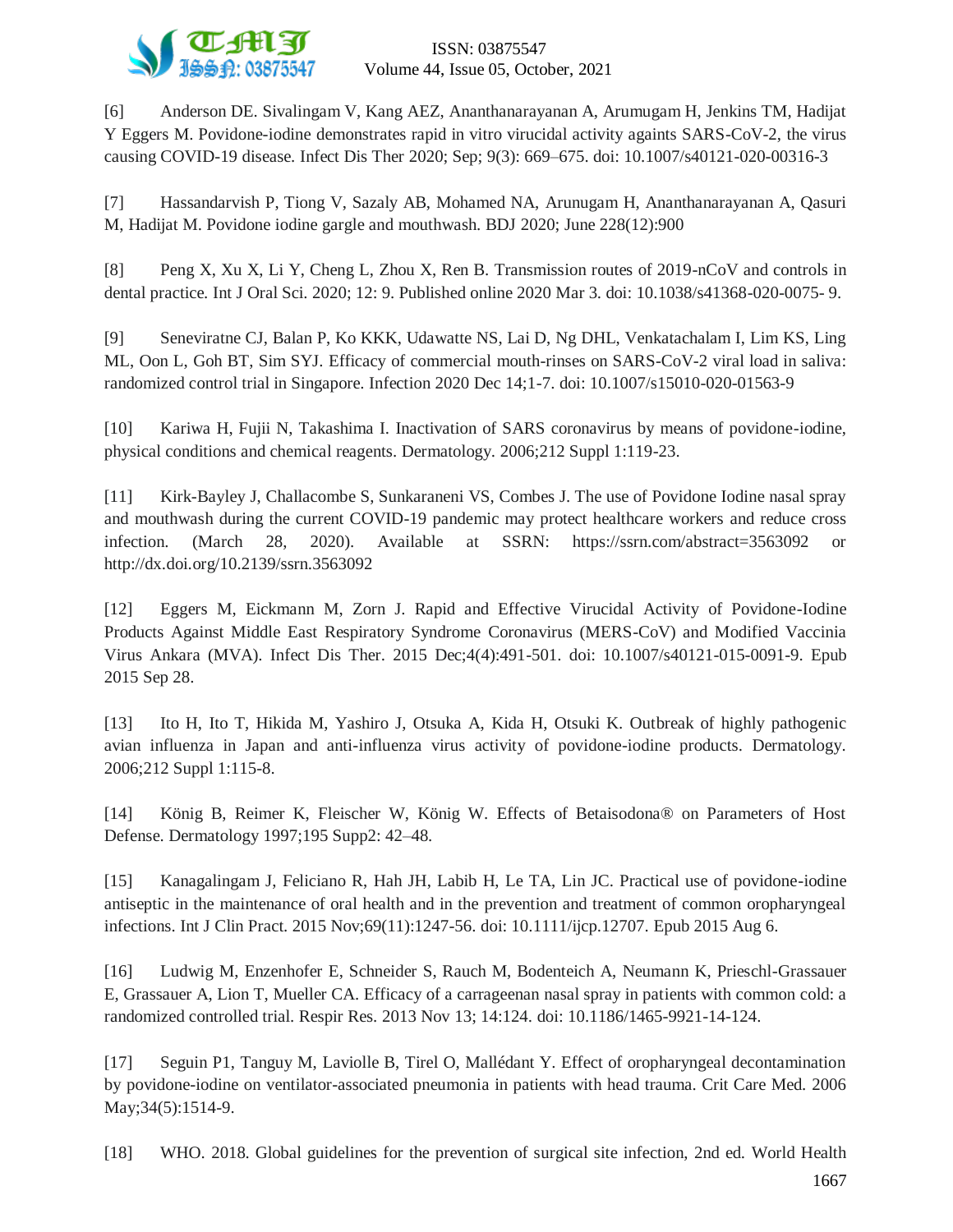Organization. https://apps.who.int/iris/handle/10665/277399. License: CC BY-NC-SA 3.0 IGO

[19] Rahn R, Schäfer V, Ghahremani M, Gerhardt U: Untersuchung zur Wirksamkeit unterschiedlich konzentrierter PVP-Jod-Lösungen (Betaisodona) zur Desinfektion der Mundschleimhaut. Zahnärztl Welt 1992; 101: 936-939.

[20] Lachapelle JM. Allergic contact dermatitis from povidone-iodine: A re-evaluation study. Contact Dermatitis 2005. DOI:10.1111/j.0105-1873.2005.00479. x.

[21] Itagaki A, et al. A trial of Isodine® gargle in the prevention of an influenza epidemic in an elementary school. Proceedings of the First Asian/Pacific Congress on Antisepsis, edited by S. Selwyn, 1 988: Royal Society of Medicine Services International Congress and Symposium Series No. 129, published by Royal Society of Medicine Services Limited.

[22] Mady LJ, Kubik MW, Baddour K, Snyderman CH, Rowan NR. Consideration of povidone-iodine as a public health intervention for COVID-19: Utilization as "Personal Protective Equipment" for frontline providers exposed in high-risk head and neck and skull base oncology care. Oral Oncol. 2020 Jun; 105: 104724. Published online 2020 Apr 16. doi: 10.1016/j.oraloncology.2020.104724

[23] WHO. 2020. WHO Surgical Site Infection Prevention Guidelines. https://www.who.int/gpsc/appendix8.pdf

[24] Fazekas T, et al. Lessons learned from a double-blind randomisedplacebo-controlled study with a iota- carrageenannasal spray as medical device in children withacute symptoms of common cold. BMC Complementary and Alternative Medicine 2012, 12:147.

[25] Eccles R, et al. Efficacy and safety of an antiviral Iota-Carrageenan nasal spray: a randomized, double- blind, placebo-controlled exploratory study in volunteers with early symptoms of the common cold. Respir Res 11, 108 (2010).

[26] Koenighofer M, et al. Carrageenan nasal spray in virus confirmed common cold: individual patient data analysis of two randomized controlled trials. Multidiscip Respir Med. 2014 Nov 12;9(1):57.

[27] Morokutti-Kurz M, König-Schuster M, Koller C, Graf C, Graf P, Kirchoff N, Reutterer B, Seifert JM, Unger H, Grassauer A, Prieschl-Grassauer E, Nakowitsch S. The Intranasal Application of Zanamivir and Carrageenan Is Synergistically Active against Influenza A Virus in the Murine Model. PLoS One. 2015; 10(6): e0128794. Published online 2015 Jun 8. doi: 10.1371/journal.pone.0128794

[28] WHO. 2020. Global COVID-19 Clinical Platform Novel coronavirus (COVID-19) – Rapid version. https://www.who.int/docs/default-source/coronaviruse/who-ncov-crf.pdf?sfvrsn=84766e69\_2

[29] Tadiri CP, Gisinger T, Kautzy-Willer A, Kublickiene K, Herrero MT, Raparelli V, Pilote L, Norris CM. The influence of sex and gender domains on COVID-19 cases and mortality. CMAJ 2020;192(36):E1041-5.

[30] Gunardi I, Nurina NS, Marcia, Amtha R. Dentist experience influence knowledge and attitude towards HIV patient in West Jakarta, Indonesia. Oral Dis 2020;26(Suppl.1):127-132.